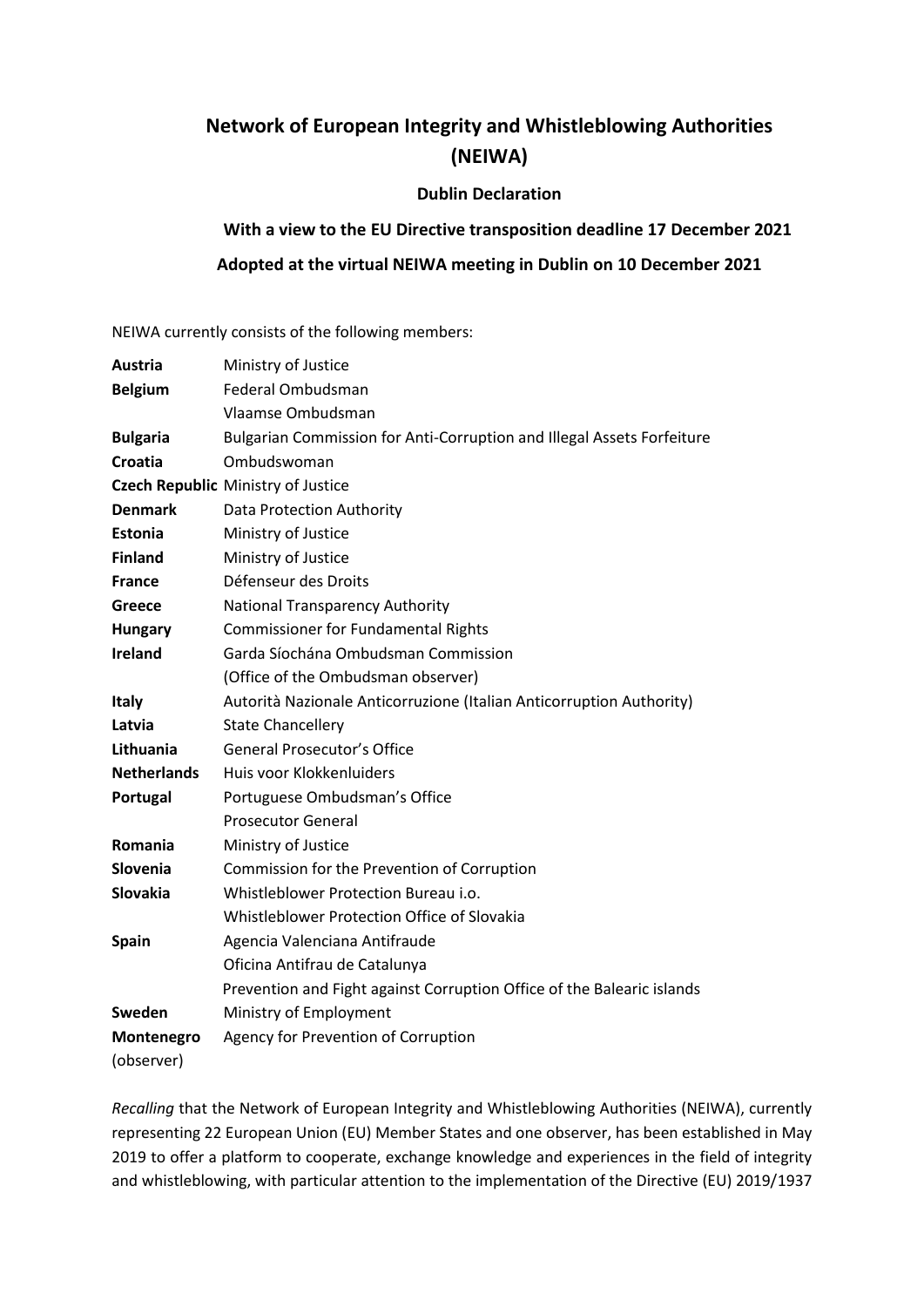of the European Parliament and of the Council of 23 October 2019 on the protection of persons who report breaches of Union law (hereinafter: 'the Directive').

*Considering* that persons who report information about threats or harm to the public interest obtained in the context of their work related activities make use of their right to freedom of expression, and that therefore the work of NEIWA is underpinned by Articles 11 of the EU Charter of Fundamental Rights and Article 10 of the European Convention on Human Rights.

*Reminding* that NEIWA consists of practitioners in the field of whistleblowing and that our goal is to coordinate our efforts towards the strengthening of the protection of reporting persons within the European Union and promoting a safe work environment, through the exchange of knowledge and practices. The opportunity to speak up and to safely report a breach of law or wrongdoing are essential conditionsto advance integrity in the workplace and by doing so to protect the public interest. NEIWA also strives to uphold recognized international standards for the protection of reporting persons and the promotion of integrity.

*Determining* that the main future goals of NEIWA are to:

- offer a platform in the areas of promoting integrity and whistleblowing to exchange knowledge, documentation, initiatives, case law and best practices;

- continue to gather information on the proper transposition of the Directive on reporting persons by Member States and follow the practical implementation in Member States;

- promote a close collaboration between NEIWA members and national, European and international public organizations for the development of common activities in the areas of whistleblowing and integrity, in particular with the EU institutions; and

- promote and disseminate NEIWA's experiences, knowledge and recommendations and actively engage with stakeholders, including civil society and legislators.

*Highlighting* the previous recommendations of NEIWA in the Paris declaration of 2 December 2019, the Rome declaration of 26 June 2020, the Brussels declaration of 17 December 2020, the Utrecht declarations of 4 June 2021 and the declaration with a final call adopted on 17 September 2021.

### *NEIWA*:

- 1. Reminds EU Member States that the Directive required them to have transposed the Directive (EU) 2019/1937 into national law by 17 December 2021;
- 2. Notes that only 3 EU Member States have achieved this obligation;
- 3. Encourages the other Member States to complete the transposition without further delay, not only to the wording, but also with a full-hearted recognition of the spirit of the Directive;
- 4. Stresses once again that reporting persons should be protected against any form of retaliation, and are entitled to the protection measures available;